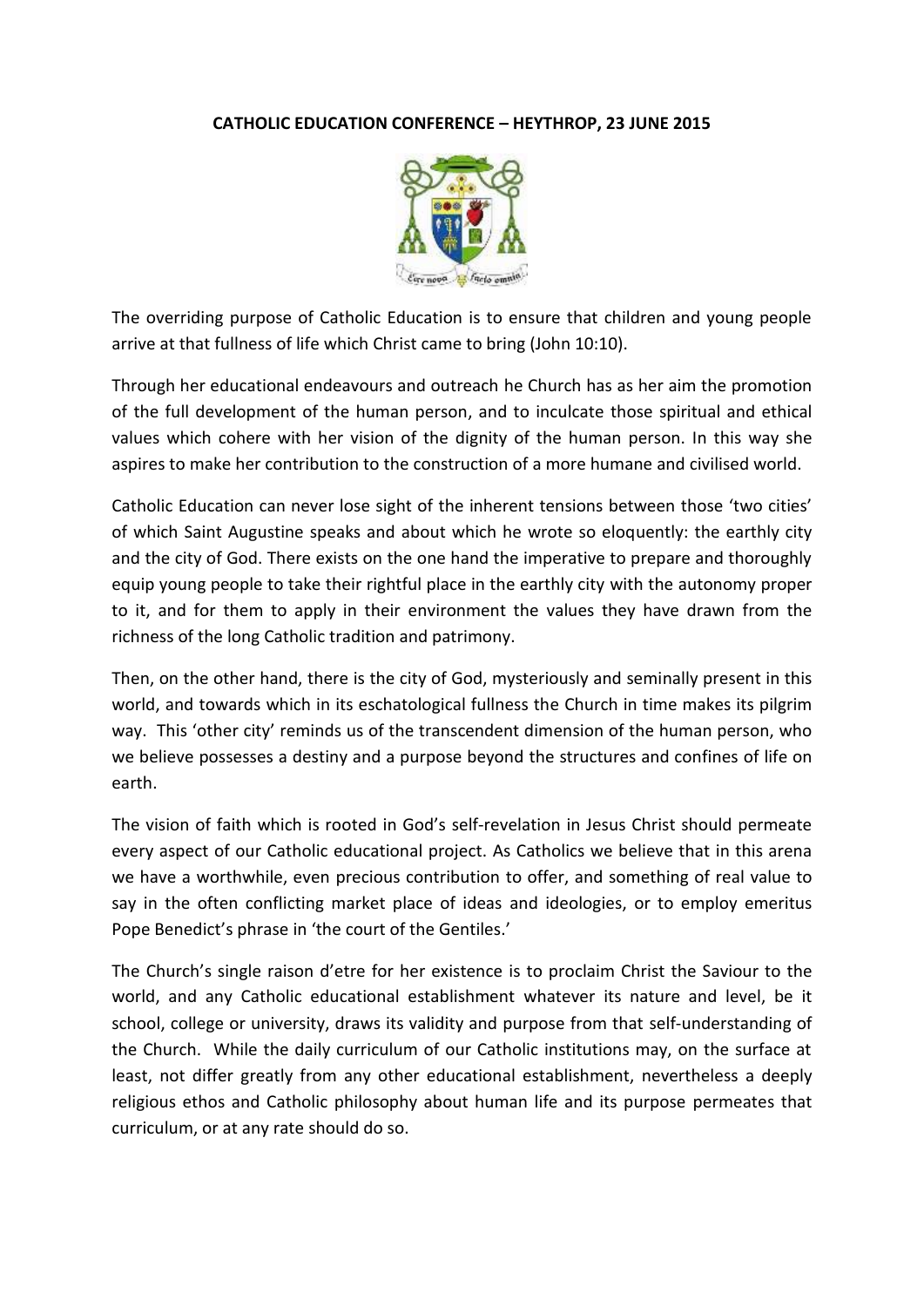These truths or faith-convictions concern the human being's place in the divine order of things, his or her uniqueness and inalienable dignity as created in God's image, a dignity which is supernaturally enhanced through baptism, when the person becomes an adopted child of God the Father, and a co-heir with Christ. Such a vision of faith, which can often remain implicit, confers an overall purpose and definite sense of direction to both teacher and pupil or student, a process guided by the promised Holy Spirit.

In the Sermon on the Mount Jesus addressed these words to his disciples: *You are the salt of the earth; but if salt has lost its taste, how shall its saltness be restored? It is no longer good for anything except to be thrown out and trodden underfoot by men. You are the light of the world. A city set on a hilltop cannot be hid…..Let your light so shine before others, that they may see your good works and give glory to your Father who is in heaven.'* (Matt. 5:13-14,16). I feel that this teaching of the Lord has a particular application to the world of Catholic Education.

In a recent conversation with the teaching staff of two primary schools in the diocese of Lancaster I invited them to highlight what they felt was specific to a Catholic school. After some discussion they responded that it was the care and acceptance shown to the individual child. The ethos of their particular schools was, they felt, a warm and caring ethos, where children with difficulties of one kind or another were welcomed and given every opportunity to fulfil their potential. At times it is not easy to pinpoint what exactly distinguishes Catholic education, but this particular group of teachers were aware that they were part of something very special and worthwhile.

The establishment and development of the Church's educational activity since the restoration of the hierarchy over 150 years ago have been nothing less than remarkable, and often entailing considerable sacrifice on the part of the Catholic community. That history has been well documented. What is equally remarkable is the enduring popularity and appeal of our Catholic schools and colleges, even among sections of the population who are not Catholic. Those of you involved in the Catholic education sector here in London, for example, are more than aware of just how competitive admission to our schools and colleges has become. Such a demand for what a Catholic faith-school has to offer is reassuring, yet at the same time it constantly places us on our guard to ensure that our institutions remain thoroughly Catholic in outlook while at the same time engaging with the complex culture of the twenty-first century.

As Catholics of my generation look back over the past fifty years to those euphoric days following the Second Vatican Council, we realise what a considerable distance we have travelled where Catholic education is concerned and how we have consolidated our hardwon place and reputation in the world of the academy. There is much of which we can be justifiably proud, in particular the relatively large number of schools and colleges we have under our care and their outstanding achievements in so many instances.